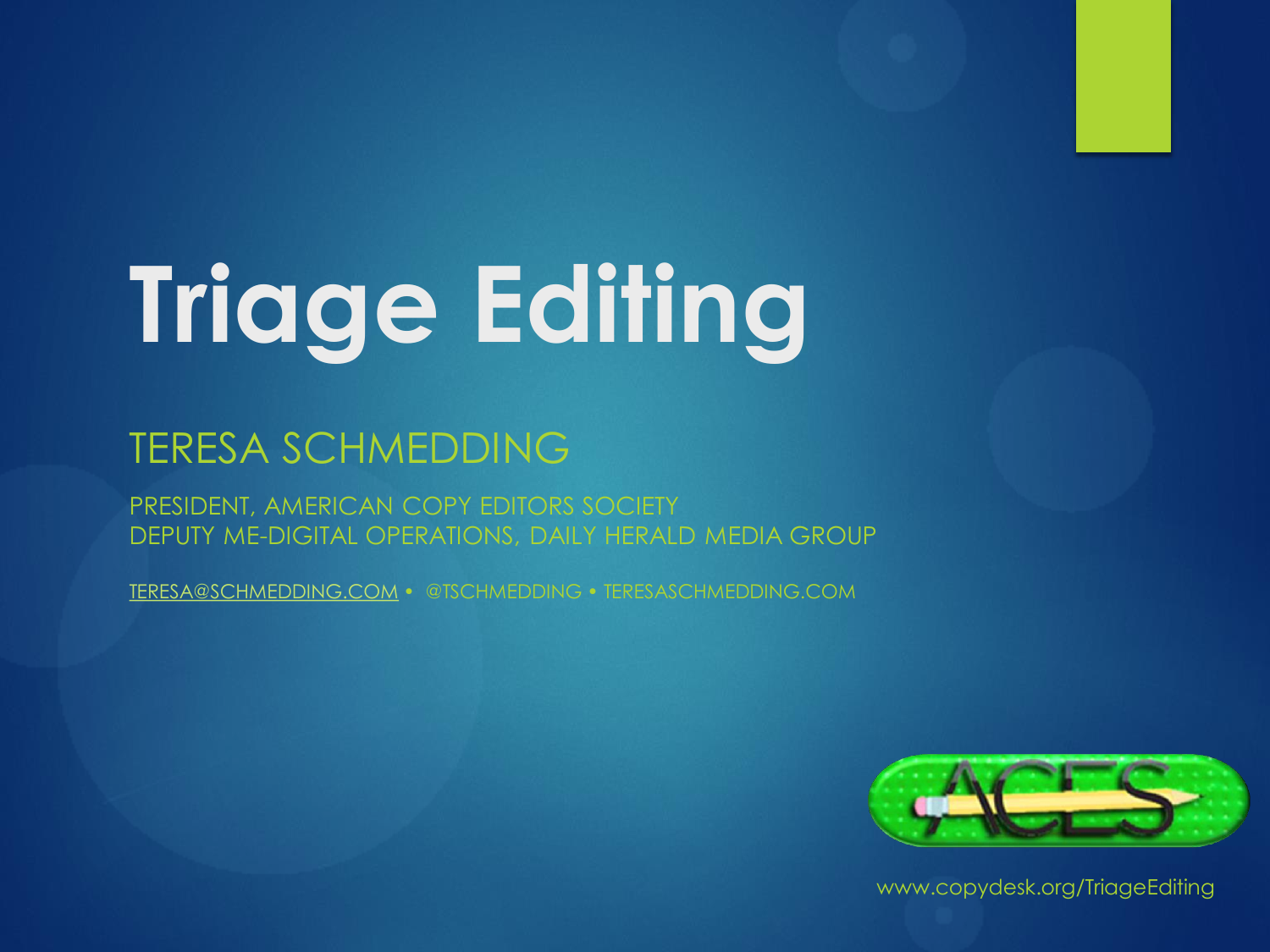## Today's Agenda

- 1. What is triage editing?
- 2. Why is it valuable?
- 3. Basic triage steps





- 6. Sample triage checklists
- 7. My critical list
- 8. Summary



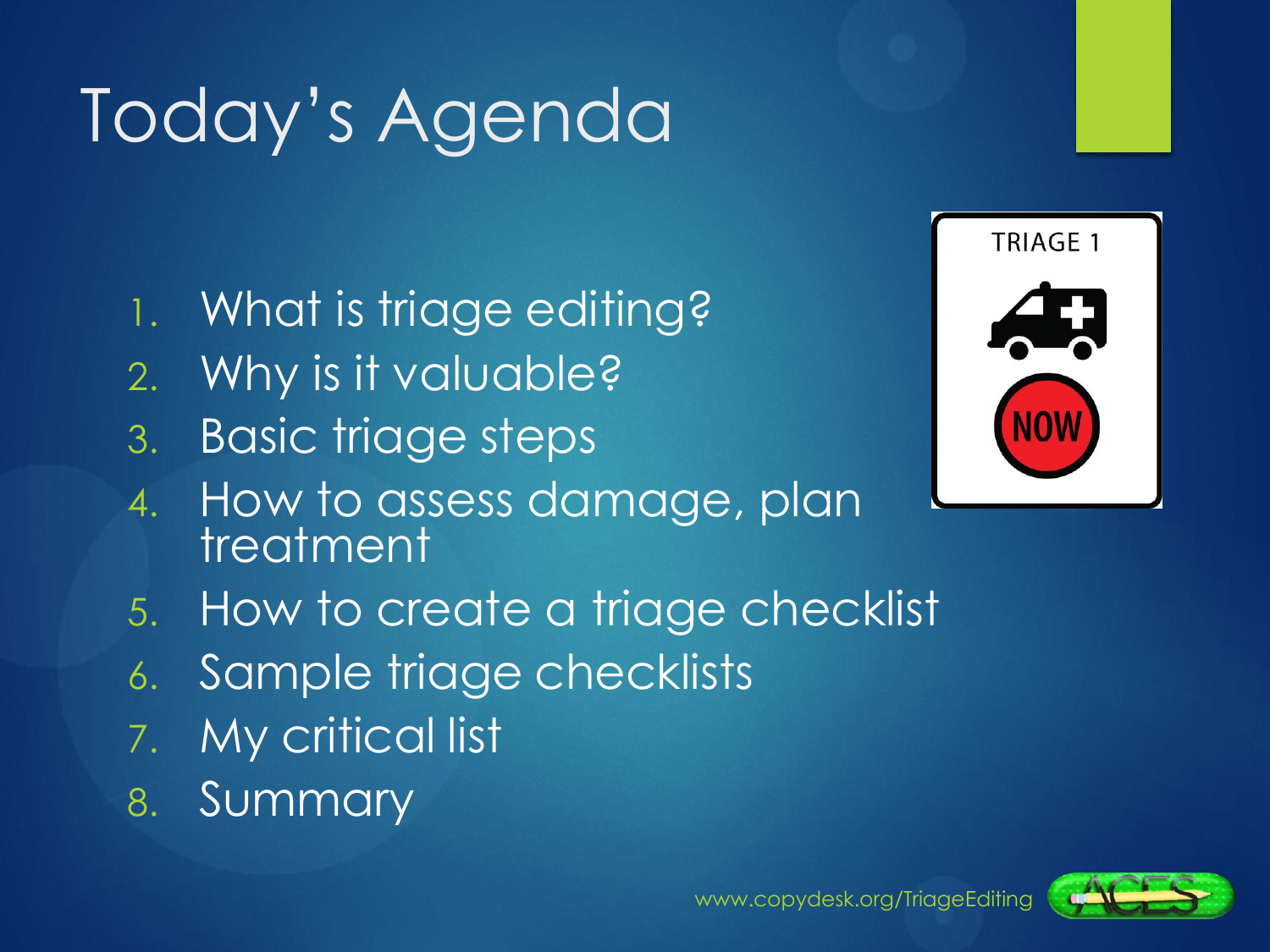## What is triage editing?

▶ We are imperfect humans living in deadline world

equal

 $\blacktriangleright$  Not all errors are created



Not everything can be critical all the time

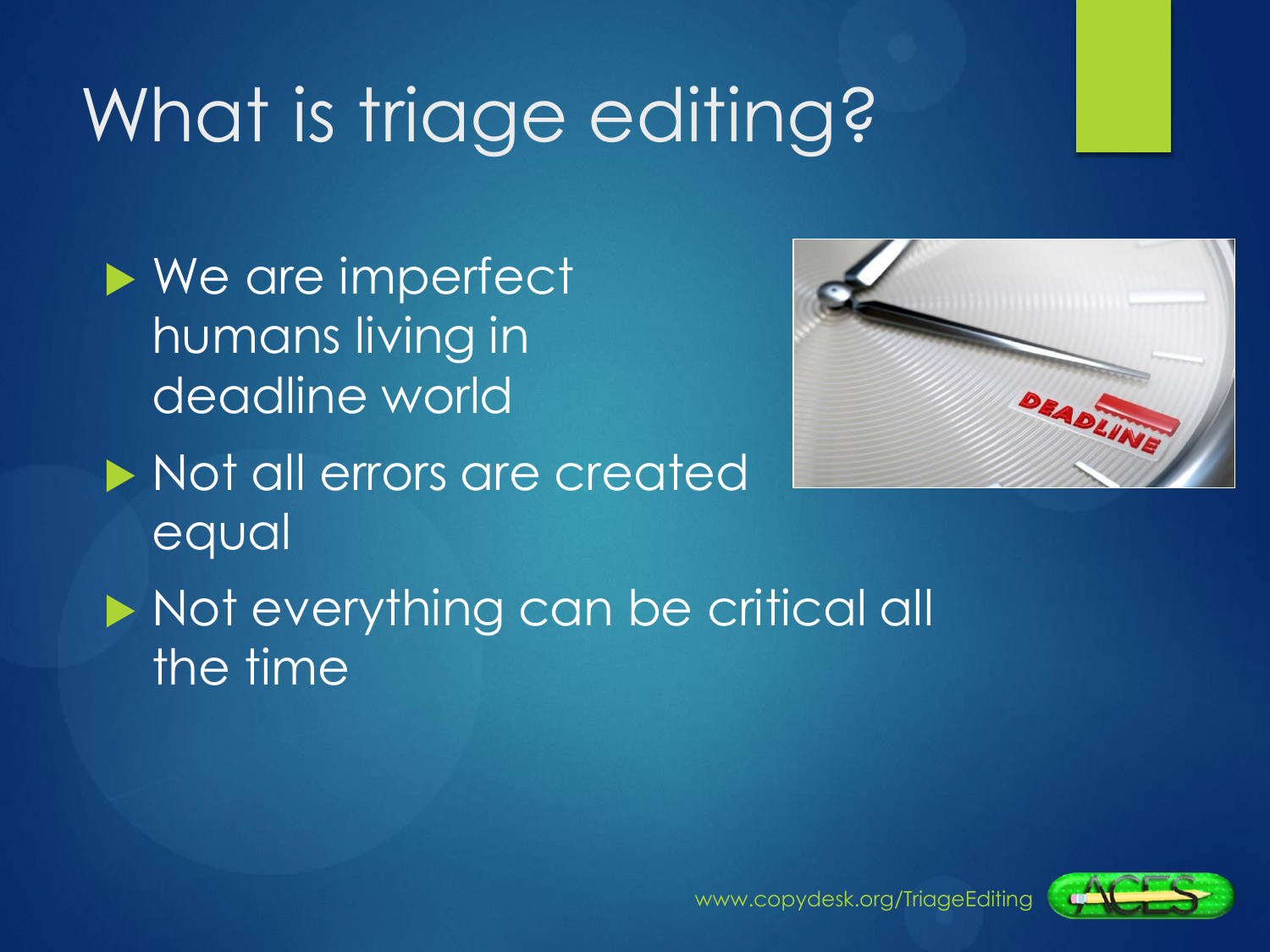

**Basic** concept

Imagine tweaking medical criteria for editing

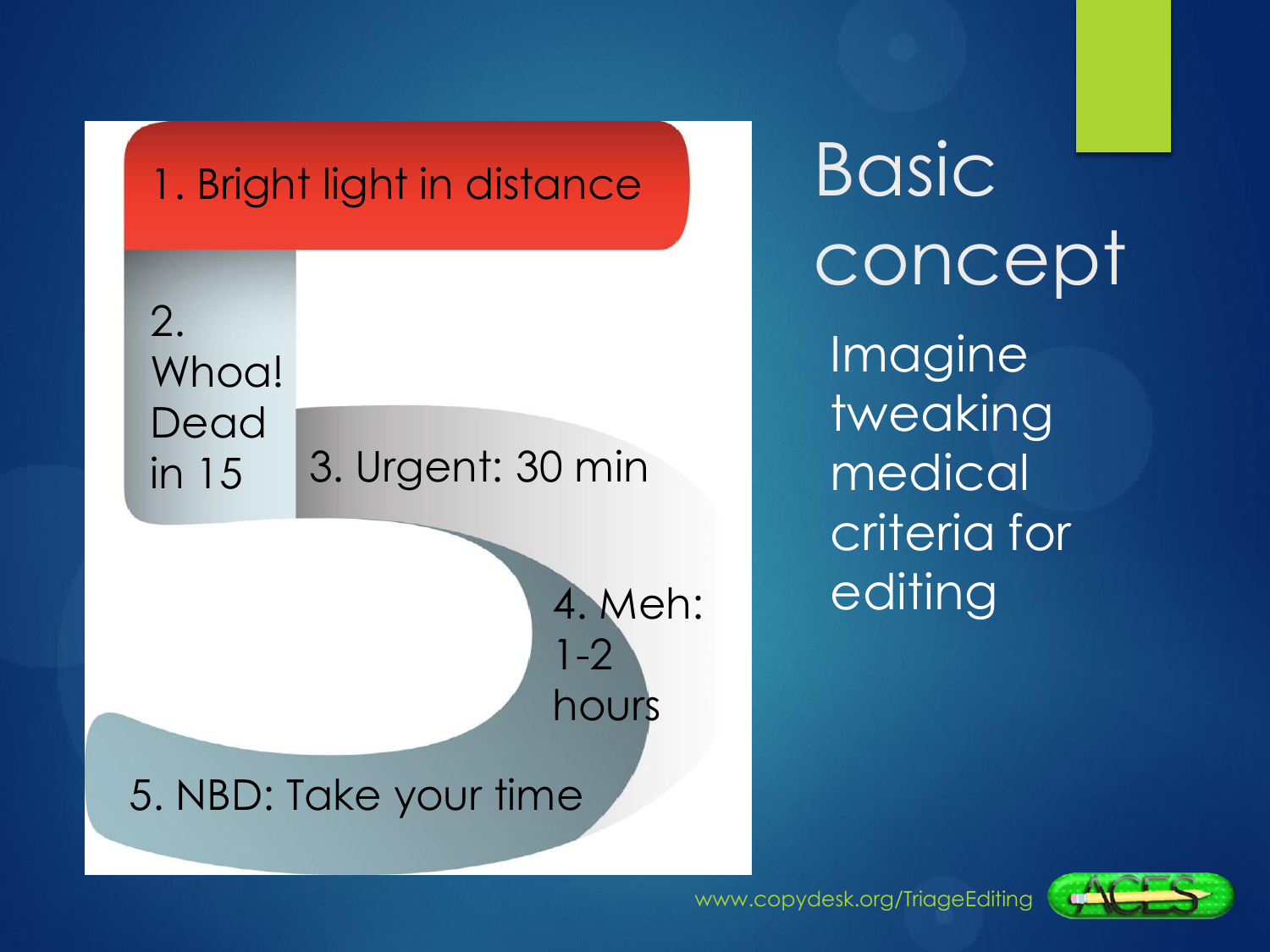### What is the value?

**Deliberate approach to insane situations** ▶ Objective criteria in high-stress situations **Crder to chaos Increases consistency** Reduces conflict **Improves quality** ▶ Saves time **Achieve editing nirvana** 

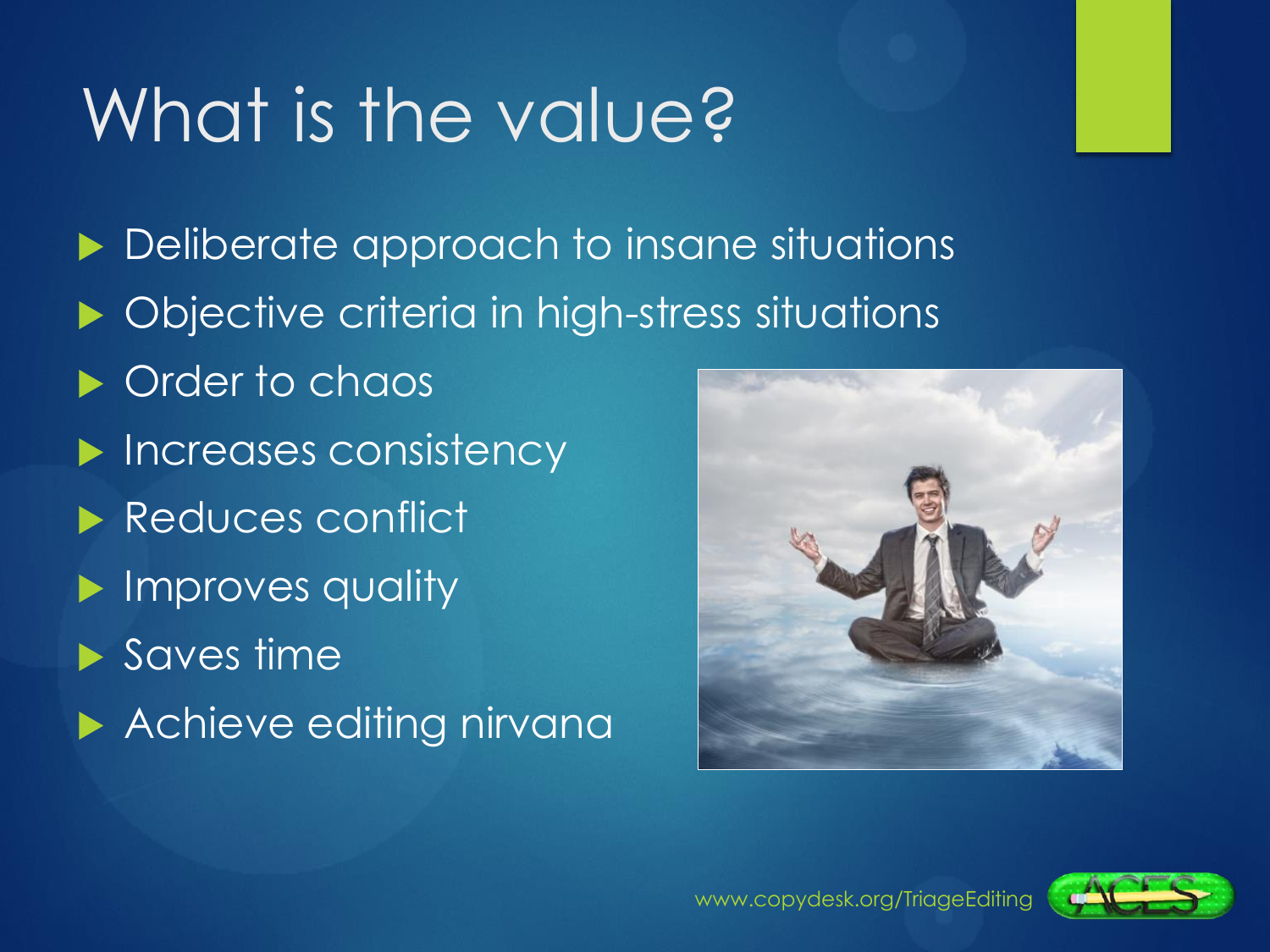### What do you think is the worst error?

**Accuracy Spelling** ▶ Clarity **>Style** Grammar

66 BREAKING: Rep. Giffords (D-AZ), 6 others killed by gunman in Tucson n.pr/fjnZW5

11 months ago

nprnews

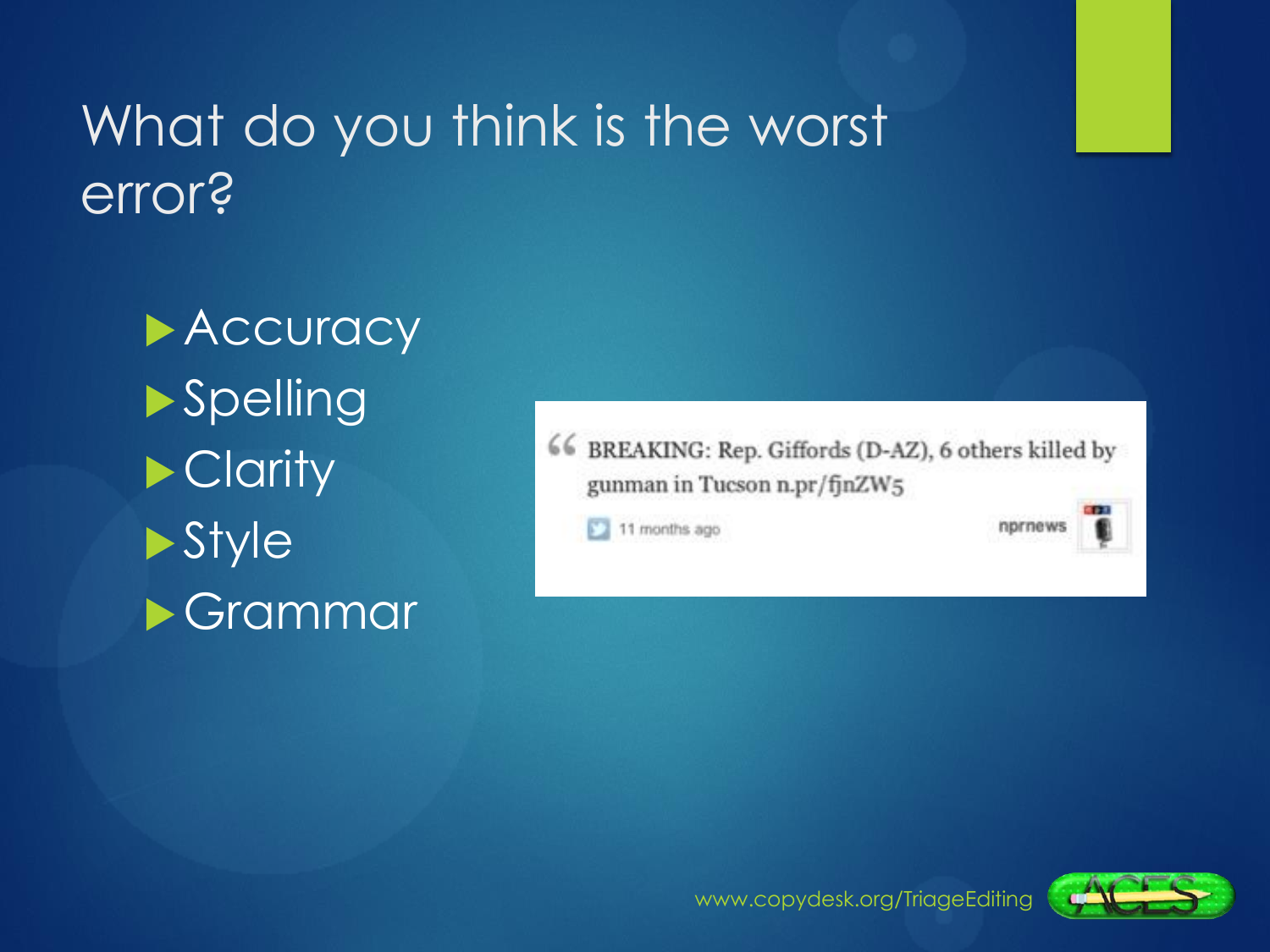### What do you think readers think is the worst error?

**Accuracy Spelling Clarity Style** Grammar



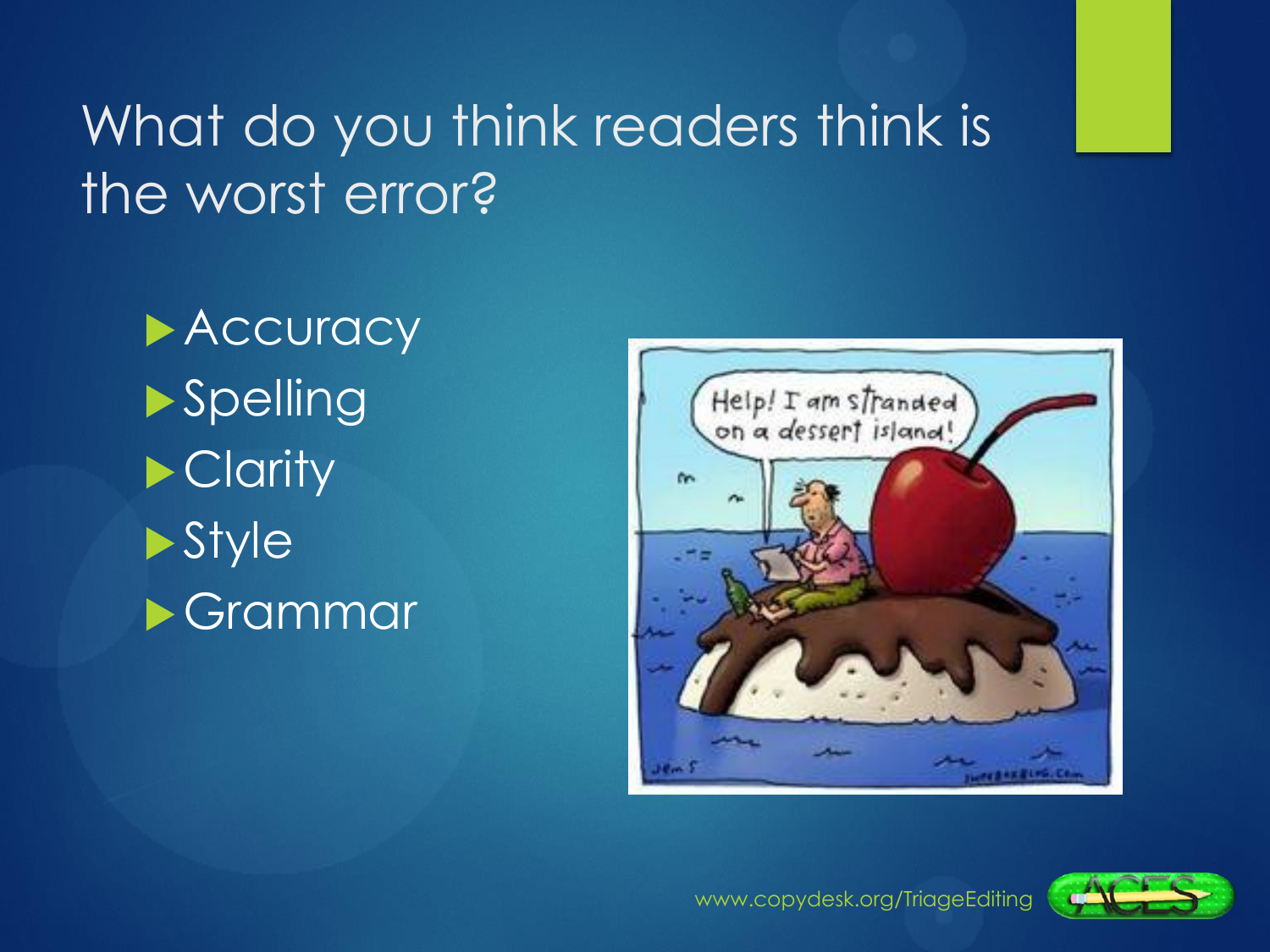### **Basic steps**

- 1. Triage content: assess value, damage
- 2. Determine treatment (course of action)
- 3. Treat
- 4. Re-evaluate if needed
- 5. Let. It. Go.
- 6. Move on to next patient



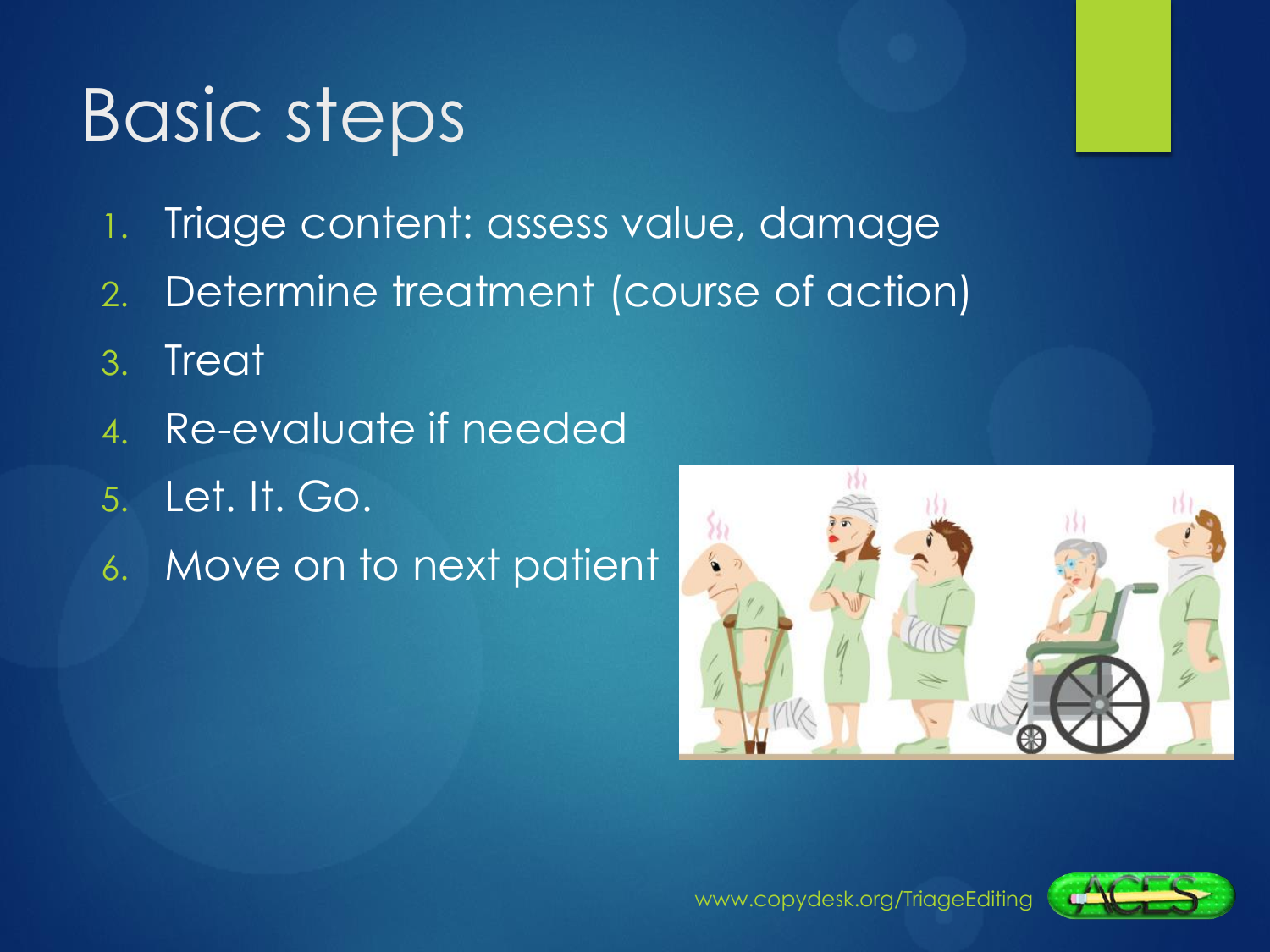## Triage content

**Assess damage** Run spell-check, Lingofy, Tansa, PerfectIt, whatever tech you've got Skim document **Take note of critical needs** 



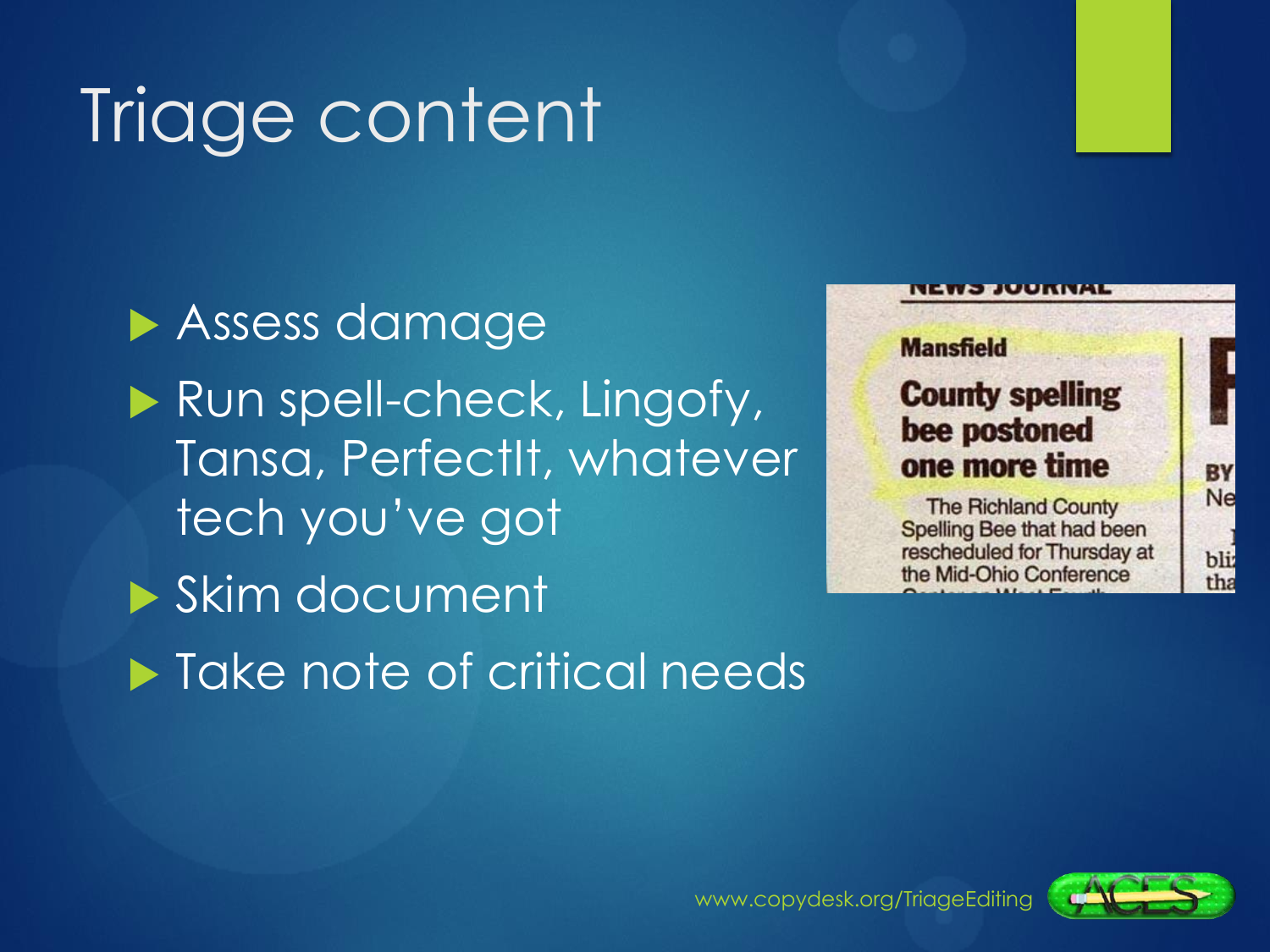## Determine course of treatment

This can by sticky or simple: Your call Things to consider

- ▶ Weight of project
- **Likely eyeballs**
- $\blacktriangleright$  Lifespan
- $\blacktriangleright$  Time to fix v. impact
- Cost to others?
- **Damage your credibility?**
- **Harm someone?**
- ▶ Confuse readers?



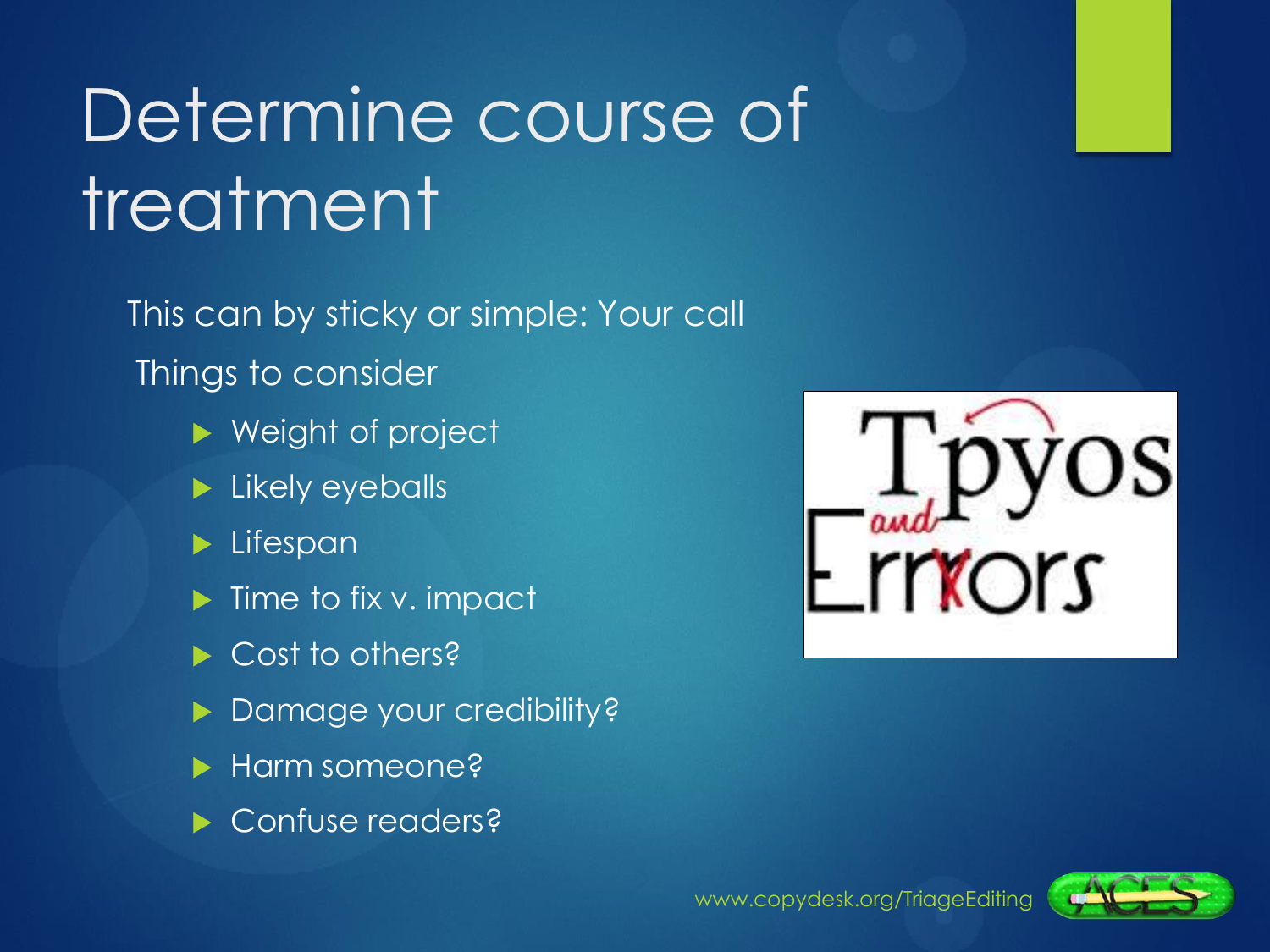### Determine course of **treatment**

Special considerations

- ▶ Value to customer?
- ▶ Value to reader?
- ▶ Value to source?
- Value to you?
- Harm to source?
- Harm to credibility?
- Audience and goal?
- $\blacktriangleright$  Who is the source?



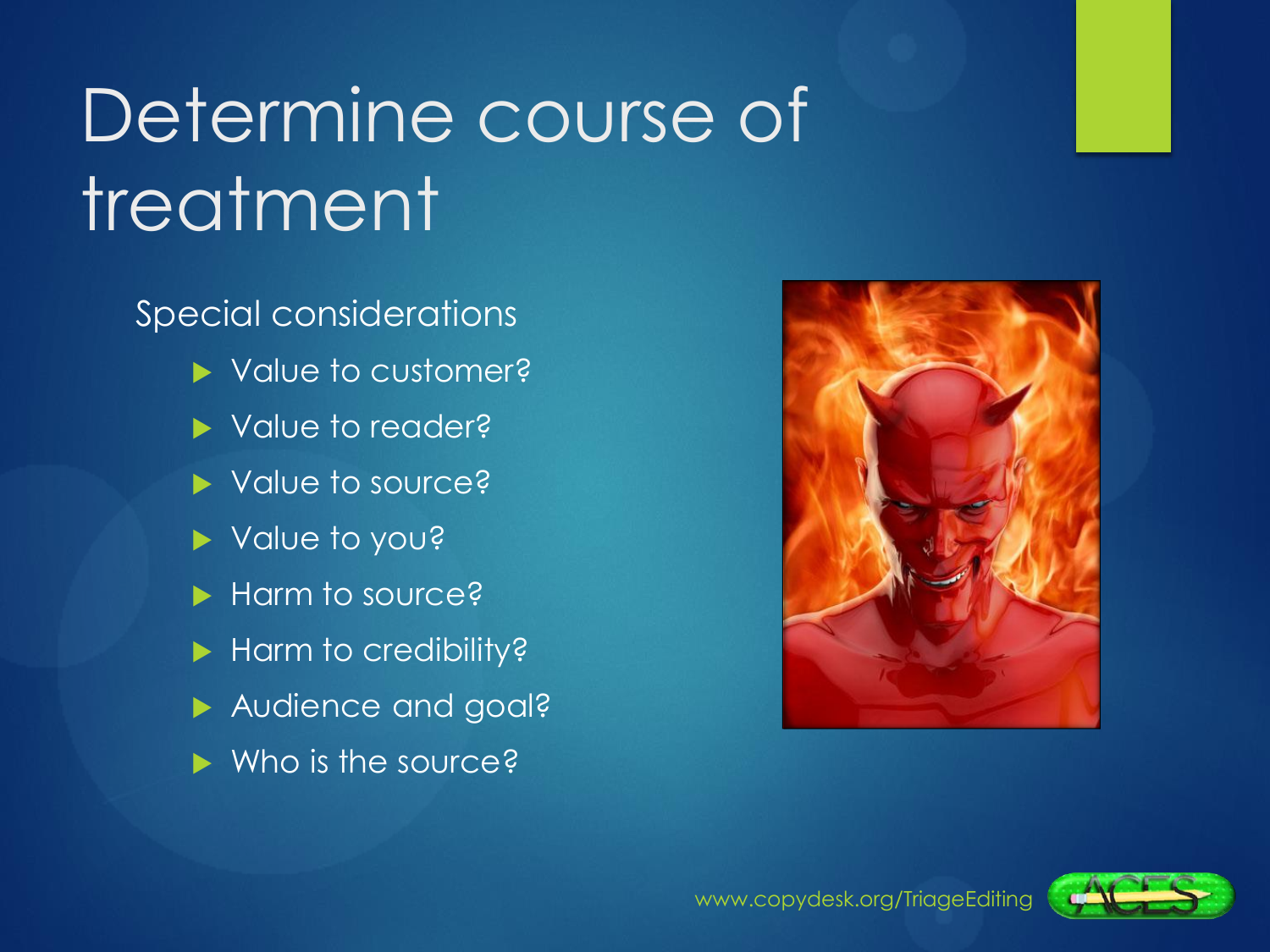## Sample triage

#### Level 1:

- Career-altering errors
- **Errors that cause harm**
- **Errors readers care about**
- **Errors we care about**
- **Errors that will domino day**
- ▶ Contains libel

#### Course of treatment:

Put a toe tag on it



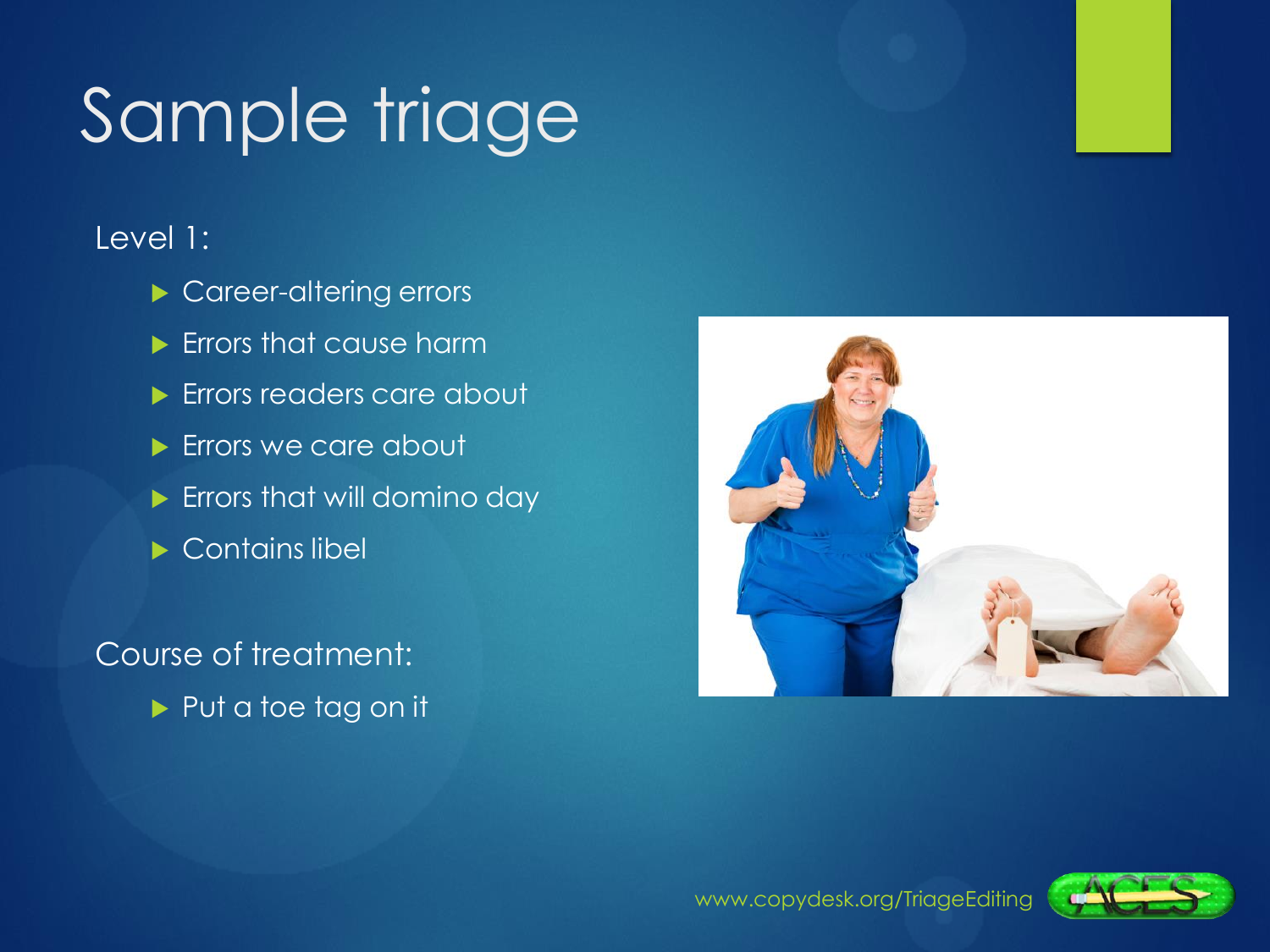### **Treat**

Know your checklist How to create one Rely on research, branding **Talk to client Talk to boss** Lean on metrics Listen to readers Rely on stylebook Know your market, readers Know your writers Use whatever data you can



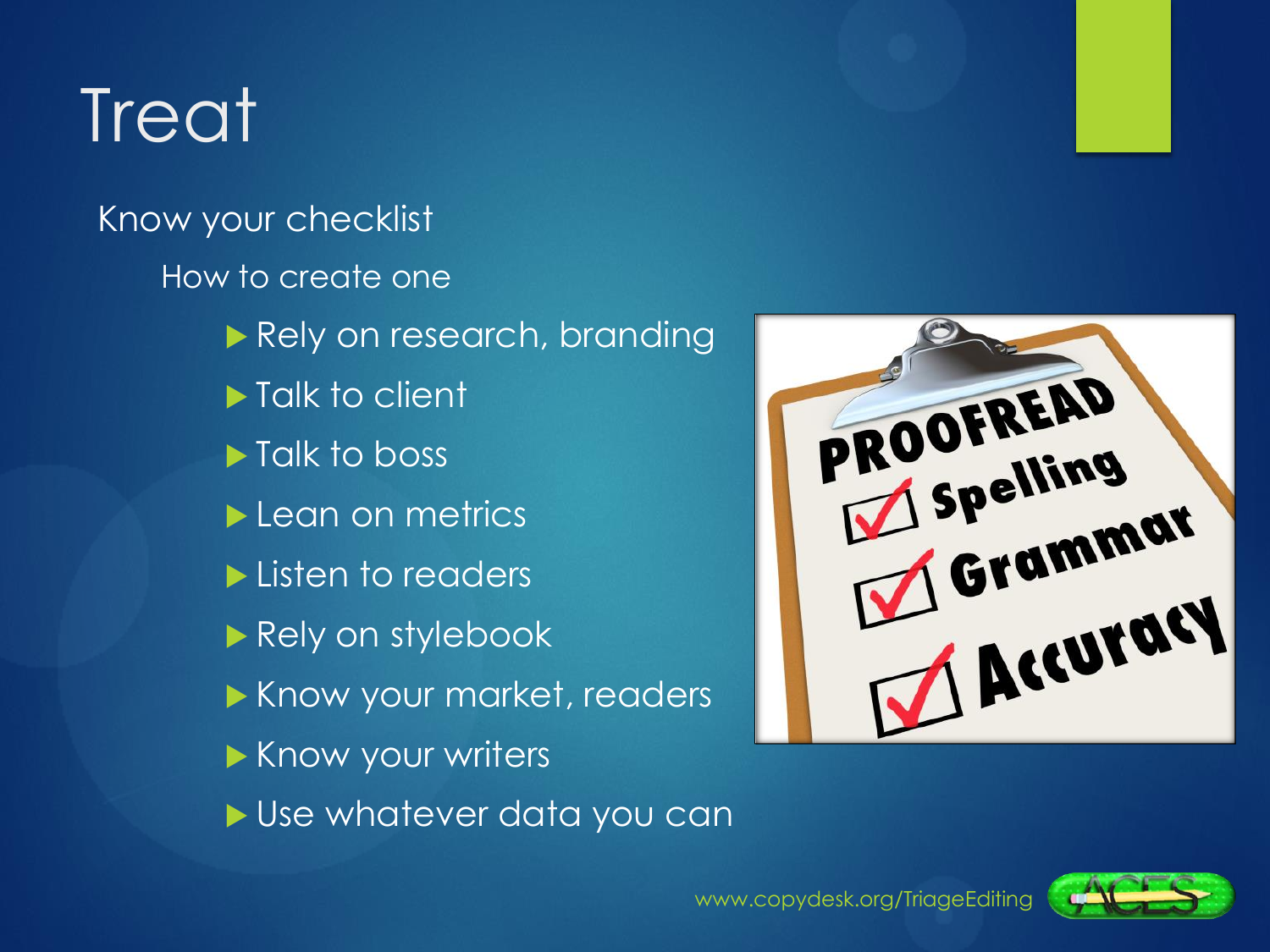### Sample checklist

#### Level 1

- 1. Profanity
- 2. Name spellings
- 3. Math
- 4. Libel
- 5. Grammar

#### Level 2 (+1)

- 1. Consistency
- 2. Smooth transitions
- 3. Clarity
- 4. Hyperlinks
- 5. Trademarks



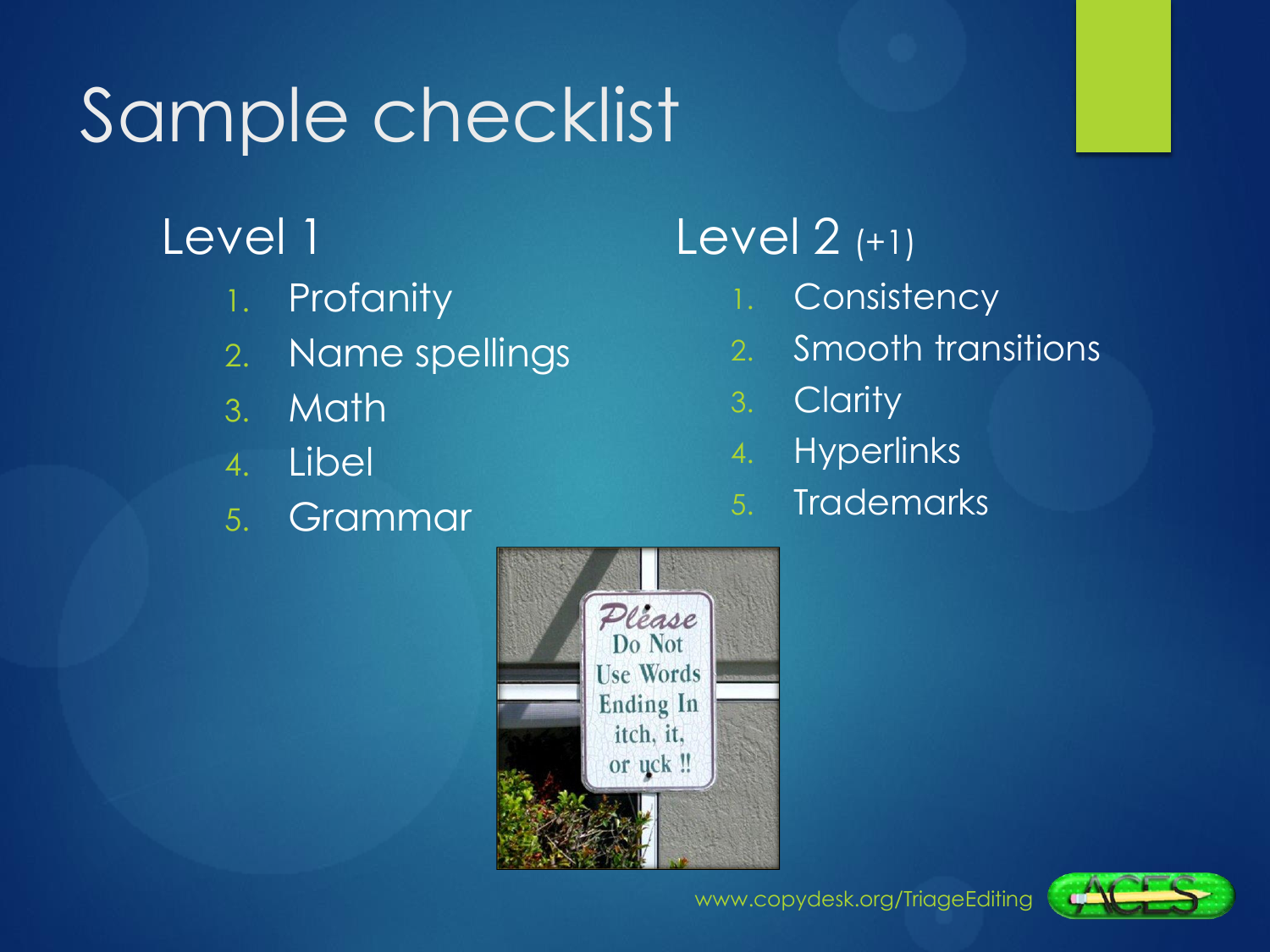### Sample checklist

#### Level 3 (+1, 2)

- 1. Style
- 2. Split infinities
- 3. Cosmetic
- 4. Plagiarism spot check
- 5. Duplicate words
- 6. Wordiness

#### Level 4 (+1, 2, 3)

- 1. Flow
- 2. Tone
- 3. Voice
- 4. Fabrication check
- 5. Full rewrite



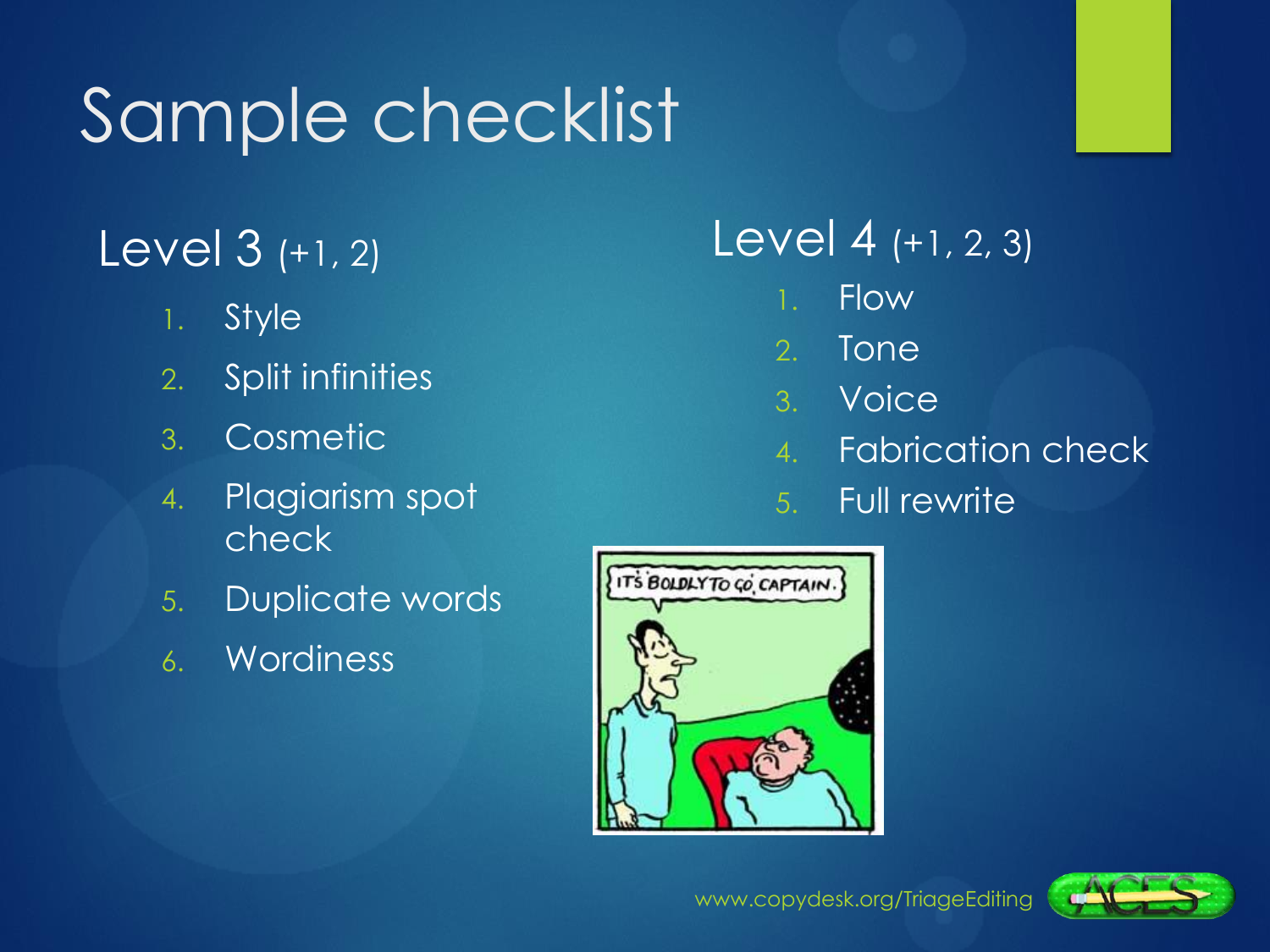### Sample checklist

As time allows, in order:

The best wy to get

- 1. Correct factual errors
- 2. Check all display type for errors in fact and grammar
- 3. Check all display type for clarity
- 4. Check all type for clarity
- 5. Fix spelling, homophone errors
- 6. Fix usage errors
- 7. Fix style errors
- 8. Fix punctuation errors

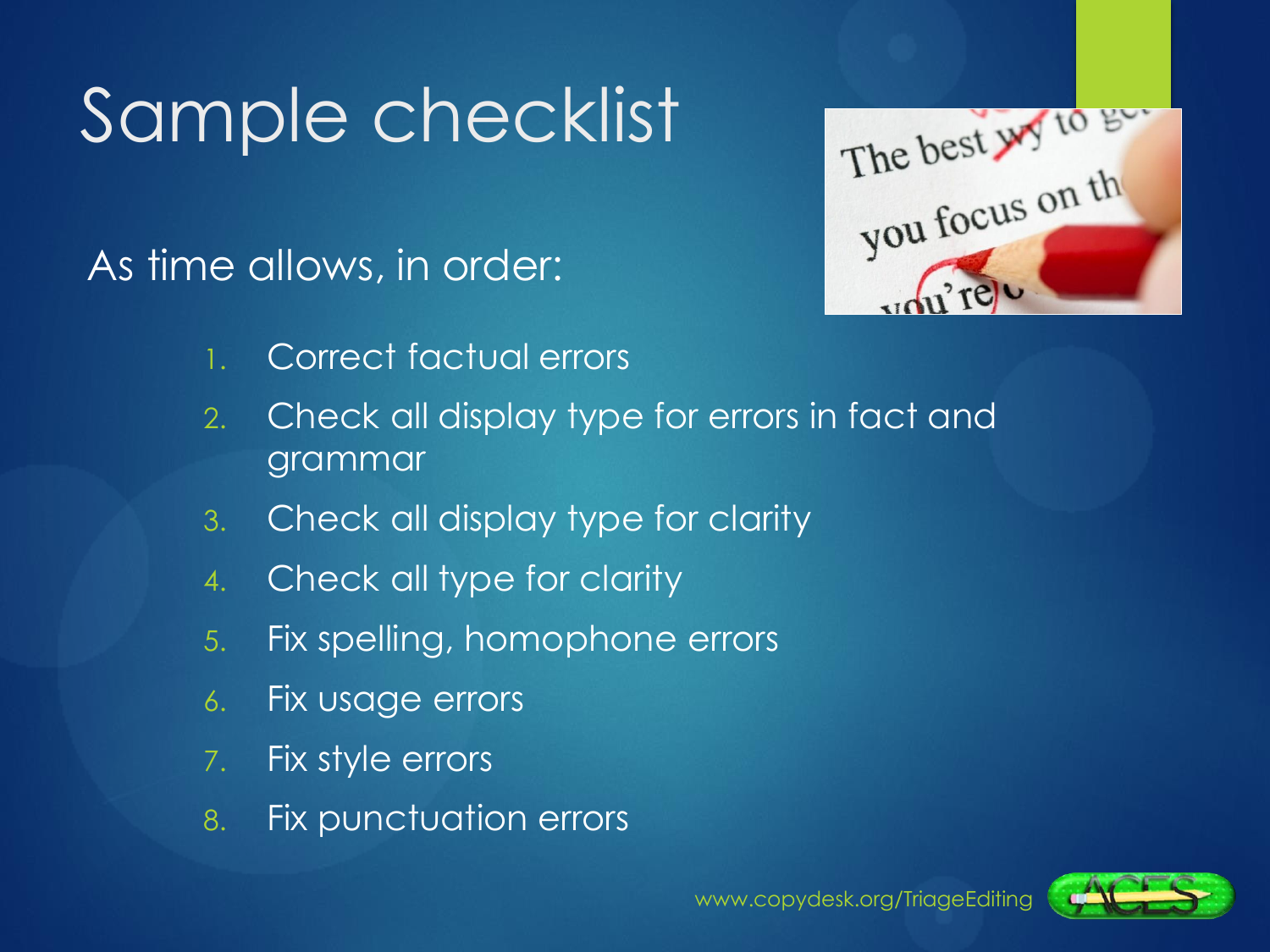### ACHES

1. Accuracy 2. Clarity 3. Headlines 4. Efficiency 5. Style



#### Nick Jungman, Director of student media, University of Oklahoma

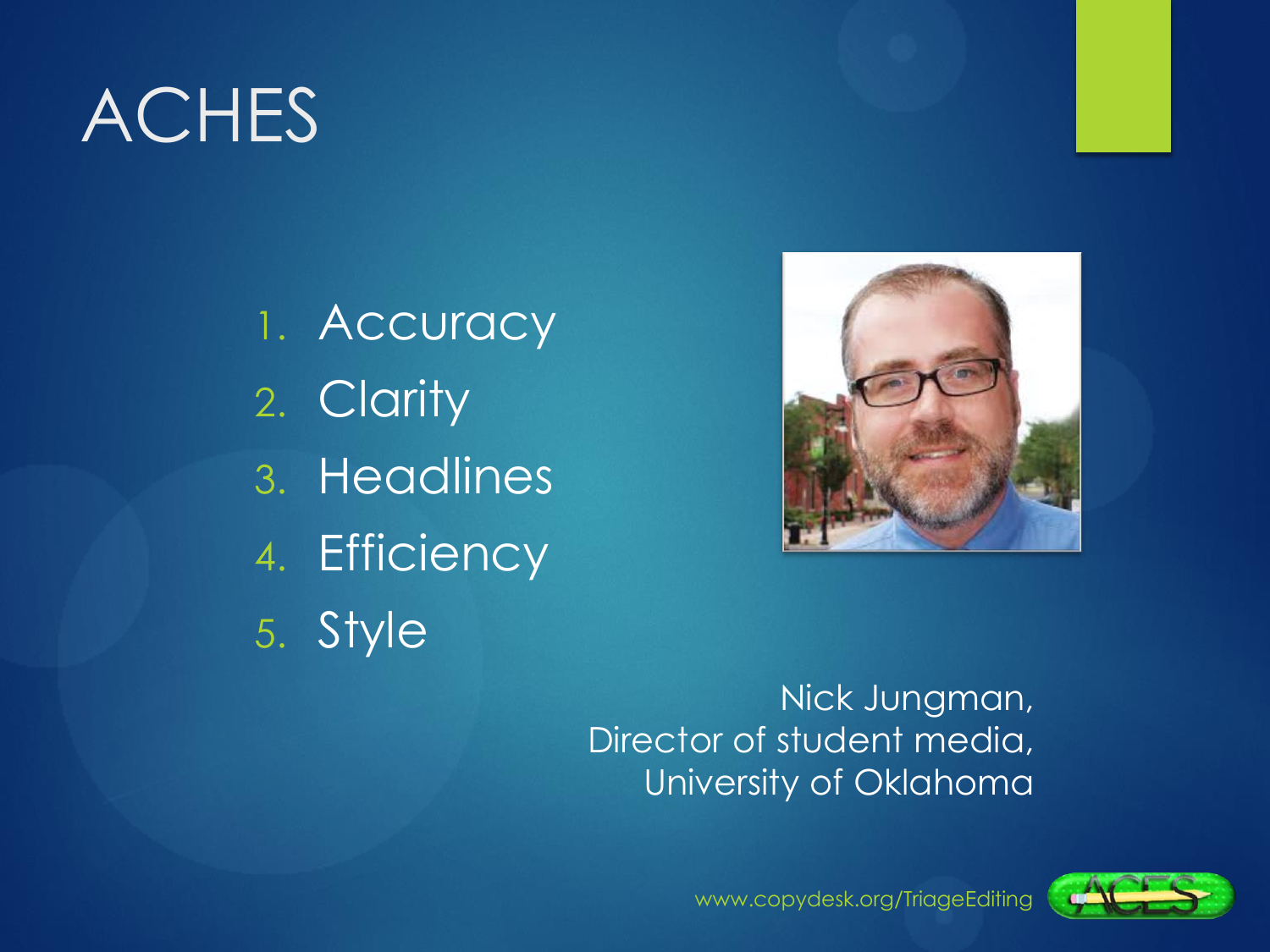### My checklist musts

**Accuracy** Clarity  $\blacktriangleright$  Big type **First graph, last graph**  Grammar  $3:37$  PM  $\cdot$  21 Jan 15 **Profanity (you don't want)** ▶ Big, career-altering errors (libel, fairness, balance, victim ID)  $\blacktriangleright$  Hyperlinks



& #Michigan. #Gigem pornhub.com/ view\_video.php...

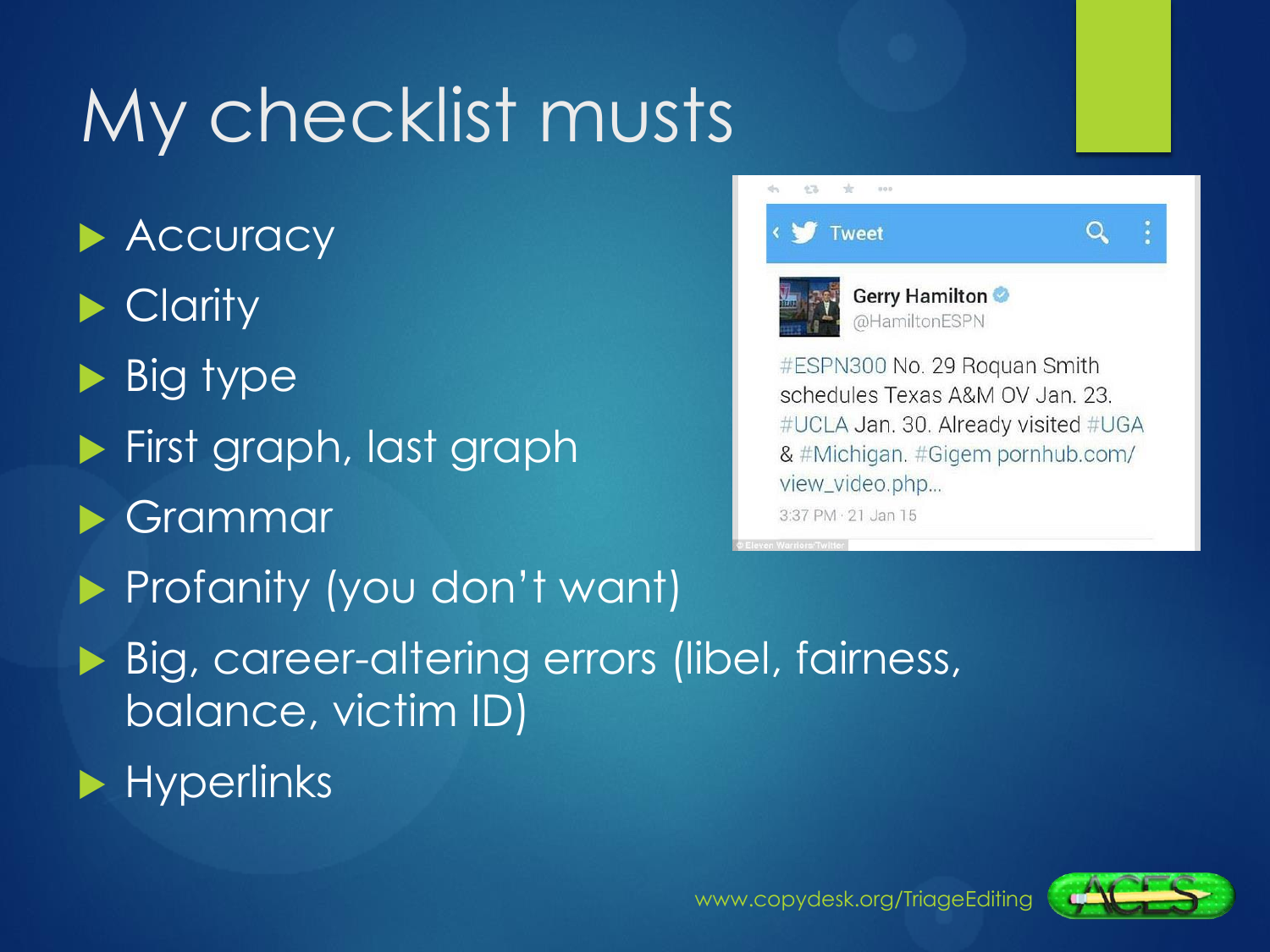## My checklist forgettaaboutits

**Style Cosmetic** Oxford commas Who, whom **Dangling modifiers** Split infinitives



**Anything that trips your** OCD button)

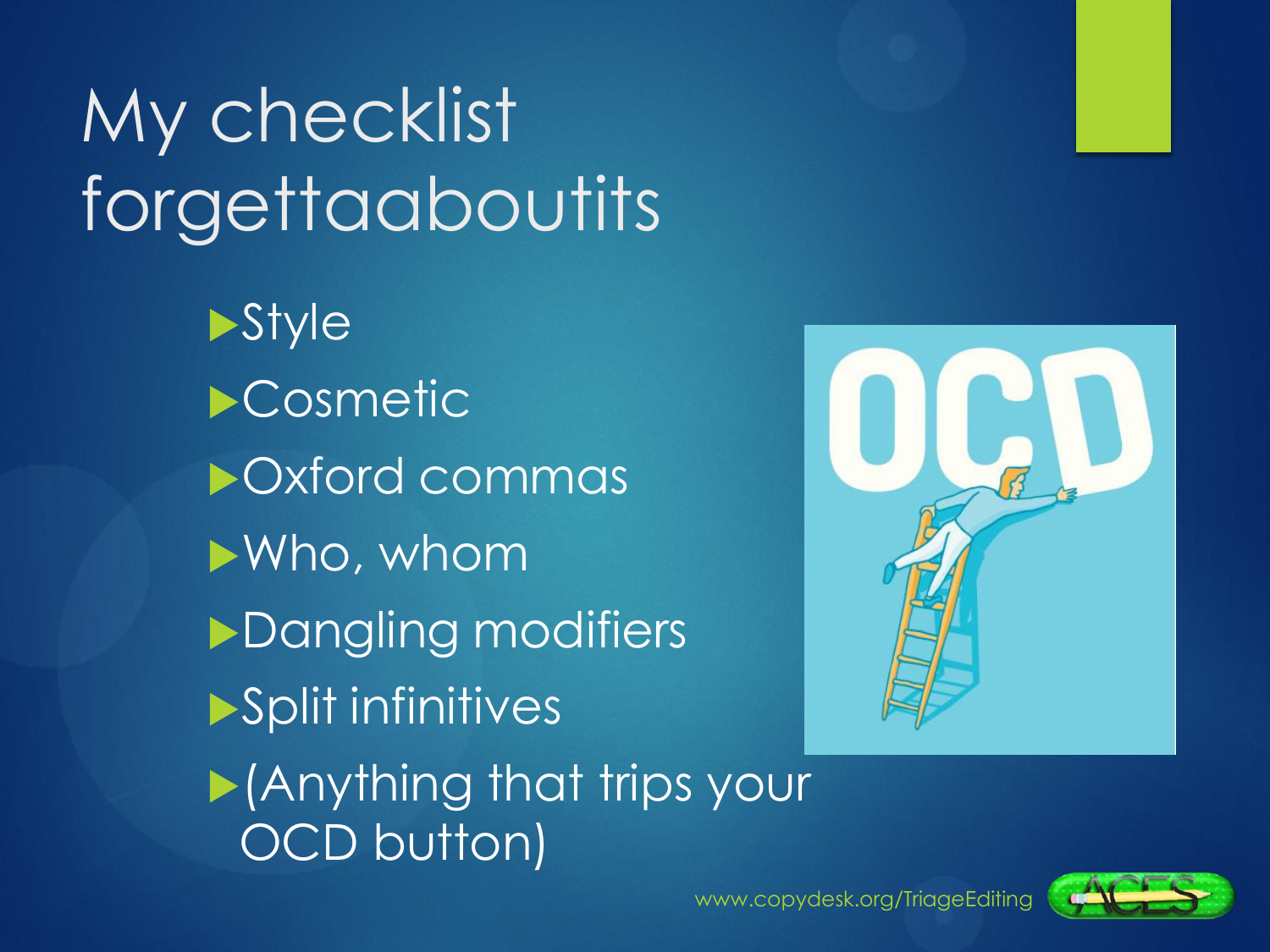### Big bonus tips

 $\blacktriangleright$  Use tech – first !!!!!!! Spot check for accuracy, plagiarism, fabrication

### CILWUNDIBWATUNTUIRE

stoopid

### **FURDY RIDSQUIGGLY LINE**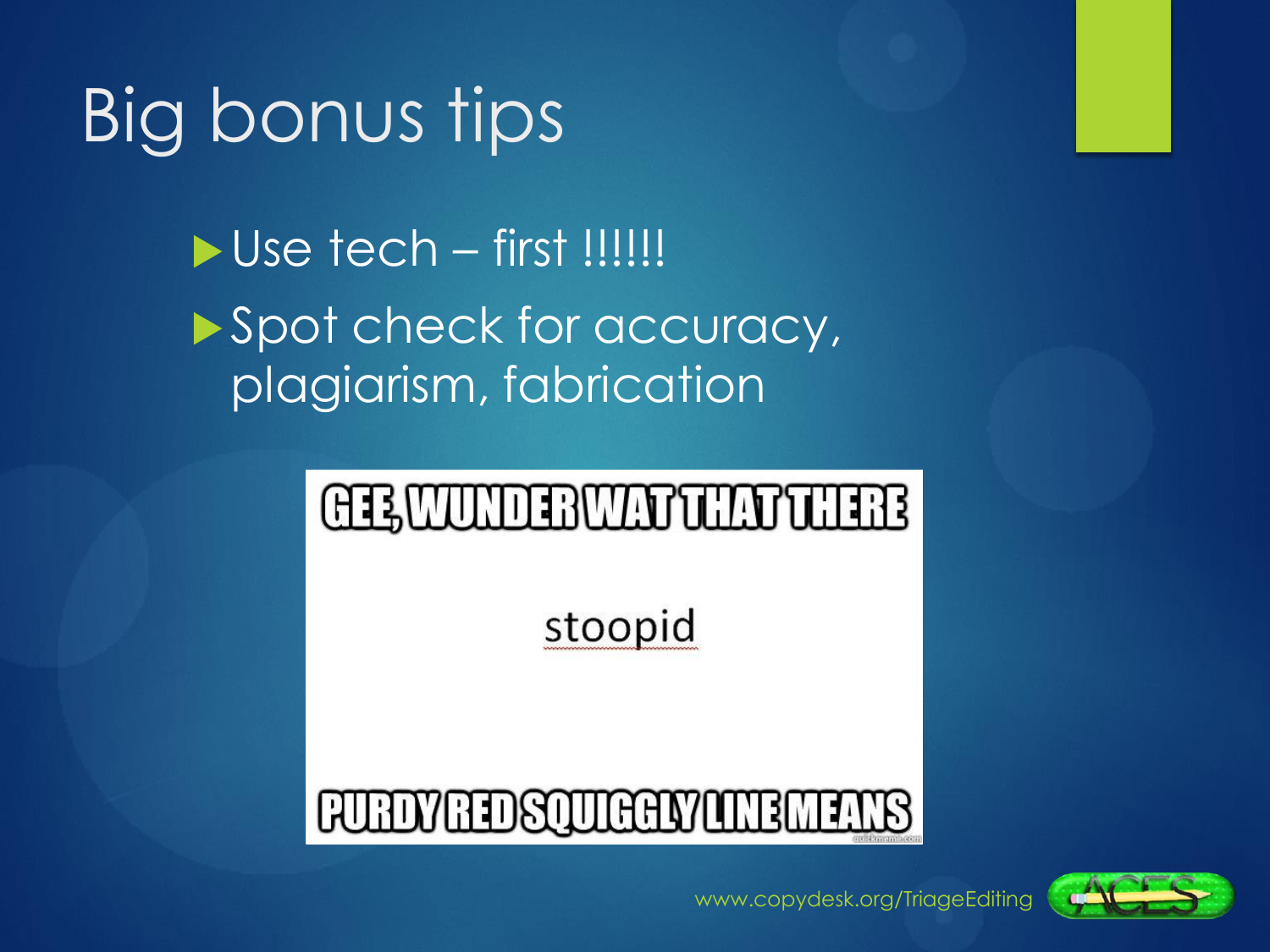### Final thought

"A good editor accepts that they cannot achieve perfection and knows which errors it is essential to prevent and which, if missed, alter nothing of consequence."

Colleen Barry, Copy Curmudgeon



"Everything about Jay Cutler is a mistake ." Teresa Schmedding